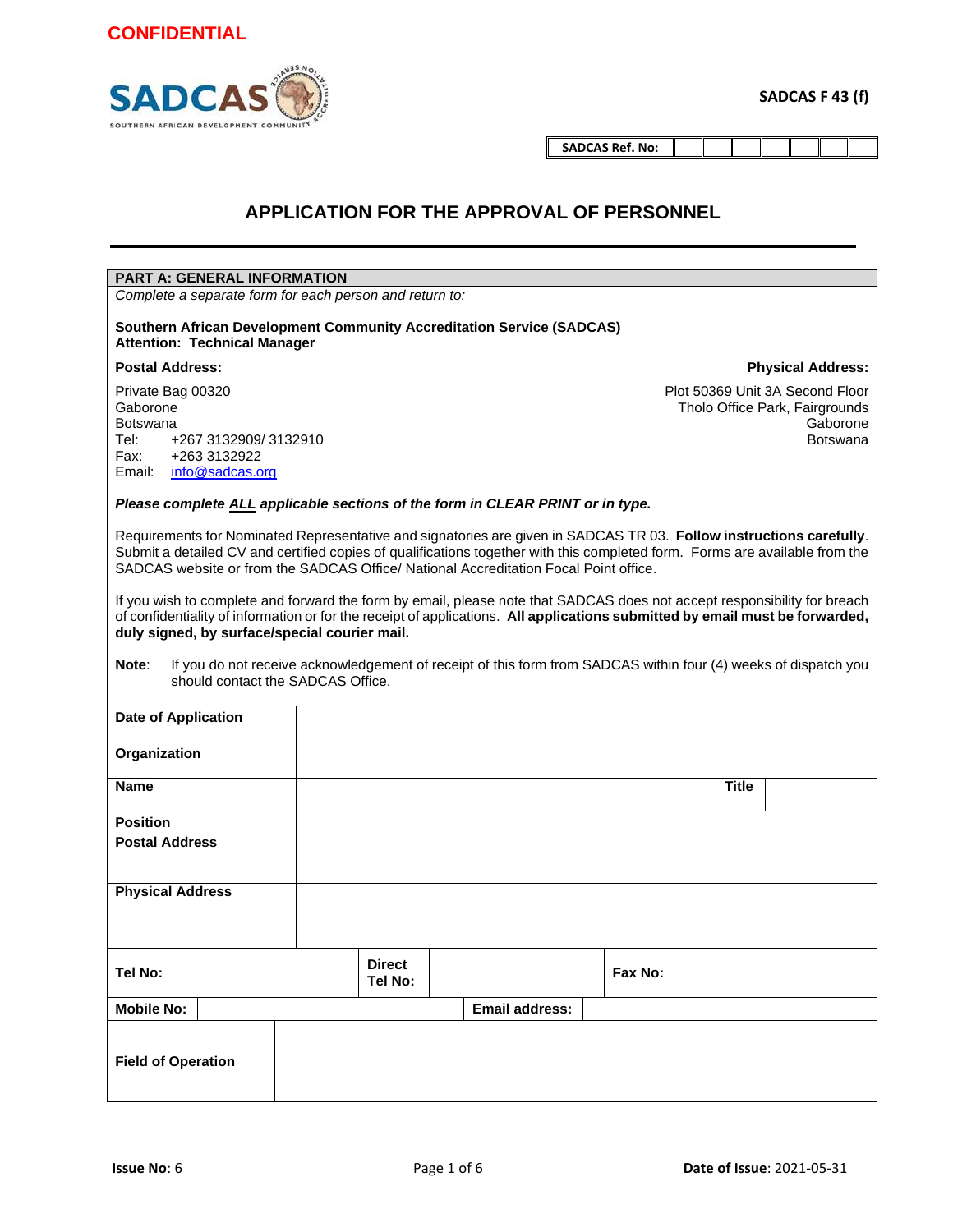

| PART B: TYPE OF OPERATION OF ORGANIZATION                                                                               |                                     |  |  |                                                                          |  |                            |                                   |                                       |  |  |
|-------------------------------------------------------------------------------------------------------------------------|-------------------------------------|--|--|--------------------------------------------------------------------------|--|----------------------------|-----------------------------------|---------------------------------------|--|--|
| Please tick appropriate                                                                                                 |                                     |  |  |                                                                          |  |                            |                                   |                                       |  |  |
| <b>Product Certification Body</b>                                                                                       |                                     |  |  | Verification Laboratory                                                  |  |                            |                                   |                                       |  |  |
|                                                                                                                         | Personnel Certification Body        |  |  |                                                                          |  | Inspection Body            |                                   |                                       |  |  |
|                                                                                                                         | <b>HACCP Certification Body</b>     |  |  |                                                                          |  |                            | <b>Medical Laboratory</b>         |                                       |  |  |
|                                                                                                                         | <b>QMS Certification Body</b>       |  |  |                                                                          |  | <b>Testing Laboratory</b>  |                                   |                                       |  |  |
|                                                                                                                         | <b>EMS Certification Body</b>       |  |  |                                                                          |  | Veterinary Laboratory      |                                   |                                       |  |  |
|                                                                                                                         | <b>FSMS Certification Body</b>      |  |  |                                                                          |  | Pharmaceutical Laboratory  |                                   |                                       |  |  |
|                                                                                                                         | <b>IFMS Certification Body</b>      |  |  |                                                                          |  | <b>Forensic Laboratory</b> |                                   |                                       |  |  |
|                                                                                                                         | Proficiency Testing Scheme Provider |  |  |                                                                          |  |                            | <b>Blood Transfusion Services</b> |                                       |  |  |
|                                                                                                                         | <b>Calibration Laboratory</b>       |  |  |                                                                          |  |                            |                                   |                                       |  |  |
|                                                                                                                         | Other (Please specify)              |  |  |                                                                          |  |                            |                                   |                                       |  |  |
| Expertise of Individual                                                                                                 |                                     |  |  |                                                                          |  |                            |                                   |                                       |  |  |
| PART C: TYPE OF APPROVAL SOUGHT                                                                                         |                                     |  |  |                                                                          |  |                            |                                   |                                       |  |  |
|                                                                                                                         |                                     |  |  | NB: Field(s) must be defined above. Please indicate choice(s) clearly.   |  |                            |                                   |                                       |  |  |
| Nominated Representative<br><b>Technical Signatory</b>                                                                  |                                     |  |  |                                                                          |  |                            |                                   | <b>Contracted Technical Signatory</b> |  |  |
| Other (specify)                                                                                                         |                                     |  |  |                                                                          |  |                            |                                   |                                       |  |  |
| PART D: EDUCATION AND QUALIFICATIONS, ASSESSMENT EXPERIENCE AND WORKING EXPERIENCE                                      |                                     |  |  |                                                                          |  |                            |                                   |                                       |  |  |
| Please attach a signed and dated copy of applicants' current CV and certified copies of relevant qualifications         |                                     |  |  |                                                                          |  |                            |                                   |                                       |  |  |
|                                                                                                                         |                                     |  |  | I confirm that the information contained in the attached CV is accurate. |  |                            |                                   |                                       |  |  |
| Signed by applicant                                                                                                     |                                     |  |  |                                                                          |  |                            |                                   |                                       |  |  |
| NOTE 1: The applicant's immediate superior, technically competent in that field must sign below and initial those items |                                     |  |  |                                                                          |  |                            |                                   |                                       |  |  |
| in the attached CV of which he/she have personal knowledge.                                                             |                                     |  |  |                                                                          |  |                            |                                   |                                       |  |  |
|                                                                                                                         |                                     |  |  |                                                                          |  |                            |                                   |                                       |  |  |
|                                                                                                                         |                                     |  |  |                                                                          |  |                            |                                   |                                       |  |  |
|                                                                                                                         |                                     |  |  |                                                                          |  |                            |                                   |                                       |  |  |
|                                                                                                                         |                                     |  |  |                                                                          |  |                            |                                   |                                       |  |  |
|                                                                                                                         |                                     |  |  |                                                                          |  |                            |                                   |                                       |  |  |
|                                                                                                                         |                                     |  |  |                                                                          |  |                            |                                   |                                       |  |  |
| I confirm that to my knowledge the above information is accurate.                                                       |                                     |  |  |                                                                          |  |                            |                                   |                                       |  |  |
| Name                                                                                                                    |                                     |  |  |                                                                          |  |                            | Signature                         |                                       |  |  |
| Position                                                                                                                |                                     |  |  |                                                                          |  |                            |                                   |                                       |  |  |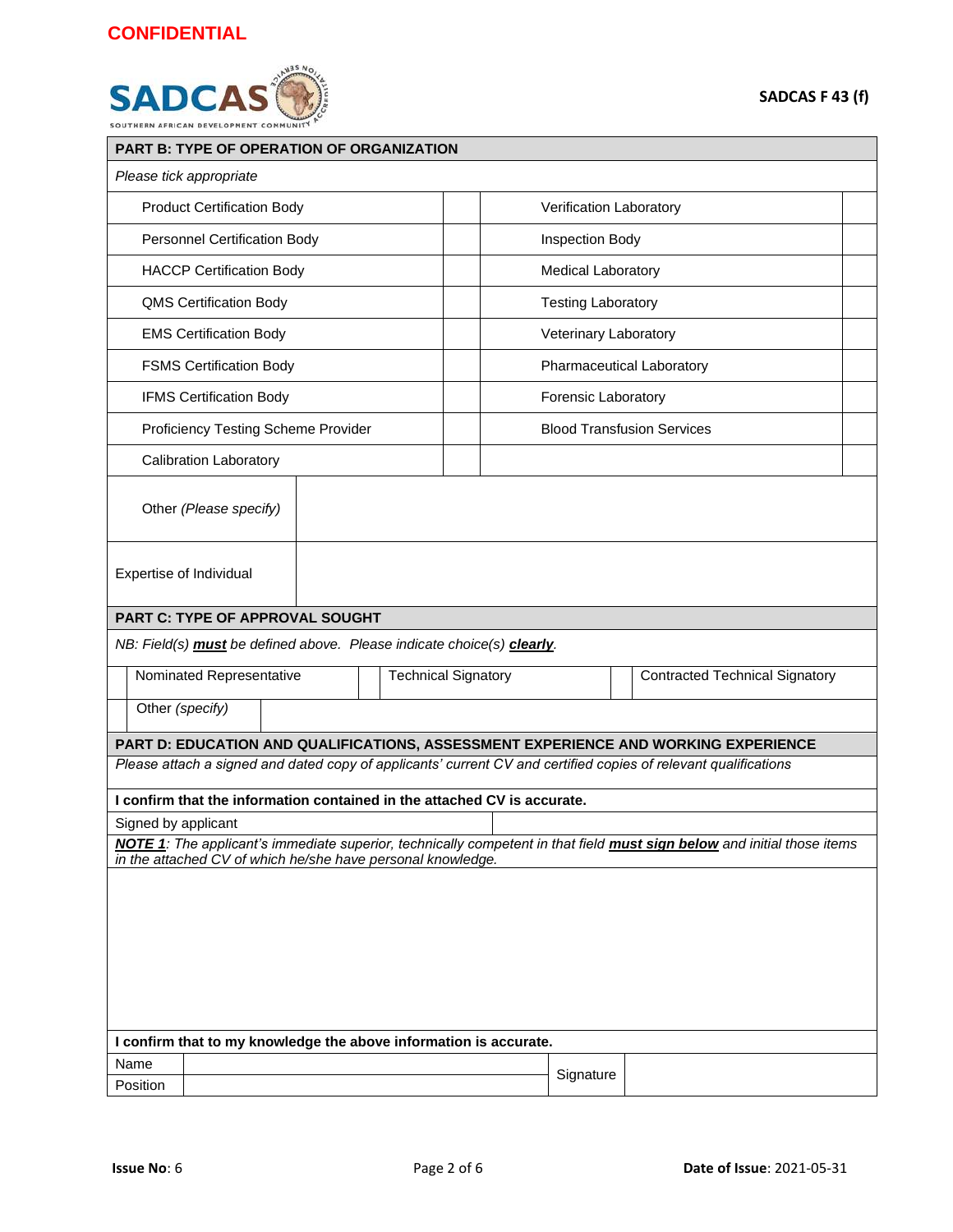

| SOUTHERN AFRICAN DEVELOPMENT COMMUNITY                                                                                                                                                              |                                                                              |                |  |  |
|-----------------------------------------------------------------------------------------------------------------------------------------------------------------------------------------------------|------------------------------------------------------------------------------|----------------|--|--|
| PART E: TO BE COMPLETED ONLY BY APPLICANT NOMINATED REPRESENTATIVE/CONTACT PERSON<br>I hereby confirm that I have read and understand the terms and conditions of the following SADCAS requirements |                                                                              |                |  |  |
| documents and commit to implement the requirements and responsibilities as defined in these documents and as<br>amended from time to time:                                                          |                                                                              |                |  |  |
|                                                                                                                                                                                                     |                                                                              |                |  |  |
| <b>SADCAS Requirements Documents</b>                                                                                                                                                                |                                                                              | <b>Initial</b> |  |  |
|                                                                                                                                                                                                     | SADCAS TR 01 - Part 1: Conditions for the use of SADCAS Accreditation Symbol |                |  |  |
| <b>MRA/IAF MLA Mark</b>                                                                                                                                                                             | SADCAS TR 01 - Part 2: Use of Combined SADCAS Accreditation Symbol and ILAC  |                |  |  |
| Qualification and Approval                                                                                                                                                                          | SADCAS TR 03 - Nominated Representative and Signatories: Responsibilities,   |                |  |  |
|                                                                                                                                                                                                     | SADCAS TR 06 - Suspension and Re-instatement of Accredited Organizations     |                |  |  |
|                                                                                                                                                                                                     | SADCAS TG 01 - Information for organizations applying for accreditation      |                |  |  |
|                                                                                                                                                                                                     | SADCAS AP 12: Part 1/Part 2/Part 3                                           |                |  |  |
|                                                                                                                                                                                                     | Any other SADCAS Documents relevant to the type of facility represented      |                |  |  |
|                                                                                                                                                                                                     |                                                                              |                |  |  |
|                                                                                                                                                                                                     |                                                                              |                |  |  |
| Name of Applicant                                                                                                                                                                                   |                                                                              |                |  |  |
| Signature                                                                                                                                                                                           |                                                                              | Date           |  |  |
| <b>PART F: ADDITIONAL COMMENTS</b>                                                                                                                                                                  |                                                                              |                |  |  |
|                                                                                                                                                                                                     |                                                                              |                |  |  |
|                                                                                                                                                                                                     |                                                                              |                |  |  |
|                                                                                                                                                                                                     |                                                                              |                |  |  |
|                                                                                                                                                                                                     |                                                                              |                |  |  |
|                                                                                                                                                                                                     |                                                                              |                |  |  |
|                                                                                                                                                                                                     |                                                                              |                |  |  |
|                                                                                                                                                                                                     |                                                                              |                |  |  |
|                                                                                                                                                                                                     |                                                                              |                |  |  |
|                                                                                                                                                                                                     |                                                                              |                |  |  |
|                                                                                                                                                                                                     |                                                                              |                |  |  |
|                                                                                                                                                                                                     |                                                                              |                |  |  |
|                                                                                                                                                                                                     |                                                                              |                |  |  |
|                                                                                                                                                                                                     |                                                                              |                |  |  |
|                                                                                                                                                                                                     |                                                                              |                |  |  |
|                                                                                                                                                                                                     |                                                                              |                |  |  |
|                                                                                                                                                                                                     |                                                                              |                |  |  |
|                                                                                                                                                                                                     |                                                                              |                |  |  |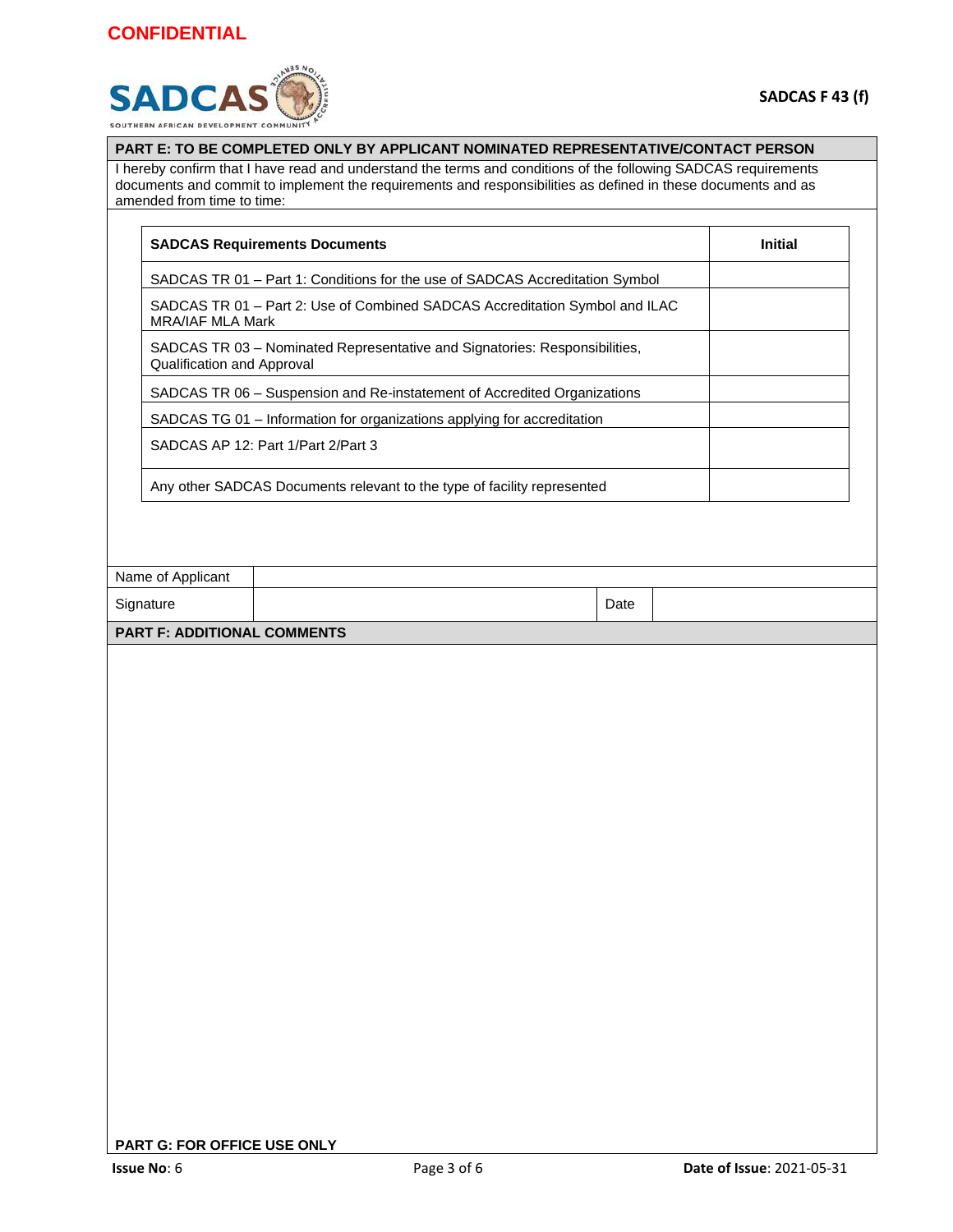

| Support of approval by Team Leader /Technical Assessor / Scheme Coordinator |                               |  |      |           |  |
|-----------------------------------------------------------------------------|-------------------------------|--|------|-----------|--|
|                                                                             |                               |  |      |           |  |
|                                                                             |                               |  |      |           |  |
|                                                                             |                               |  |      |           |  |
|                                                                             |                               |  |      |           |  |
|                                                                             |                               |  |      |           |  |
|                                                                             |                               |  |      |           |  |
|                                                                             |                               |  |      |           |  |
|                                                                             |                               |  |      |           |  |
|                                                                             |                               |  |      |           |  |
|                                                                             |                               |  |      |           |  |
|                                                                             |                               |  |      |           |  |
|                                                                             |                               |  |      |           |  |
|                                                                             |                               |  |      |           |  |
|                                                                             |                               |  |      |           |  |
|                                                                             |                               |  |      |           |  |
| Name of Assessor / SC                                                       |                               |  |      |           |  |
| Signature                                                                   |                               |  | Date |           |  |
| <b>Accreditation Approvals Committee (AAC) Decision</b>                     |                               |  |      |           |  |
|                                                                             |                               |  |      |           |  |
|                                                                             |                               |  |      |           |  |
|                                                                             |                               |  |      |           |  |
|                                                                             |                               |  |      |           |  |
|                                                                             |                               |  |      |           |  |
|                                                                             |                               |  |      |           |  |
| <b>Unconditional Acceptance</b>                                             | <b>Conditional Acceptance</b> |  |      | Rejection |  |
| Ratified by AAC                                                             |                               |  |      |           |  |
| Signature of AAC member                                                     |                               |  | Date |           |  |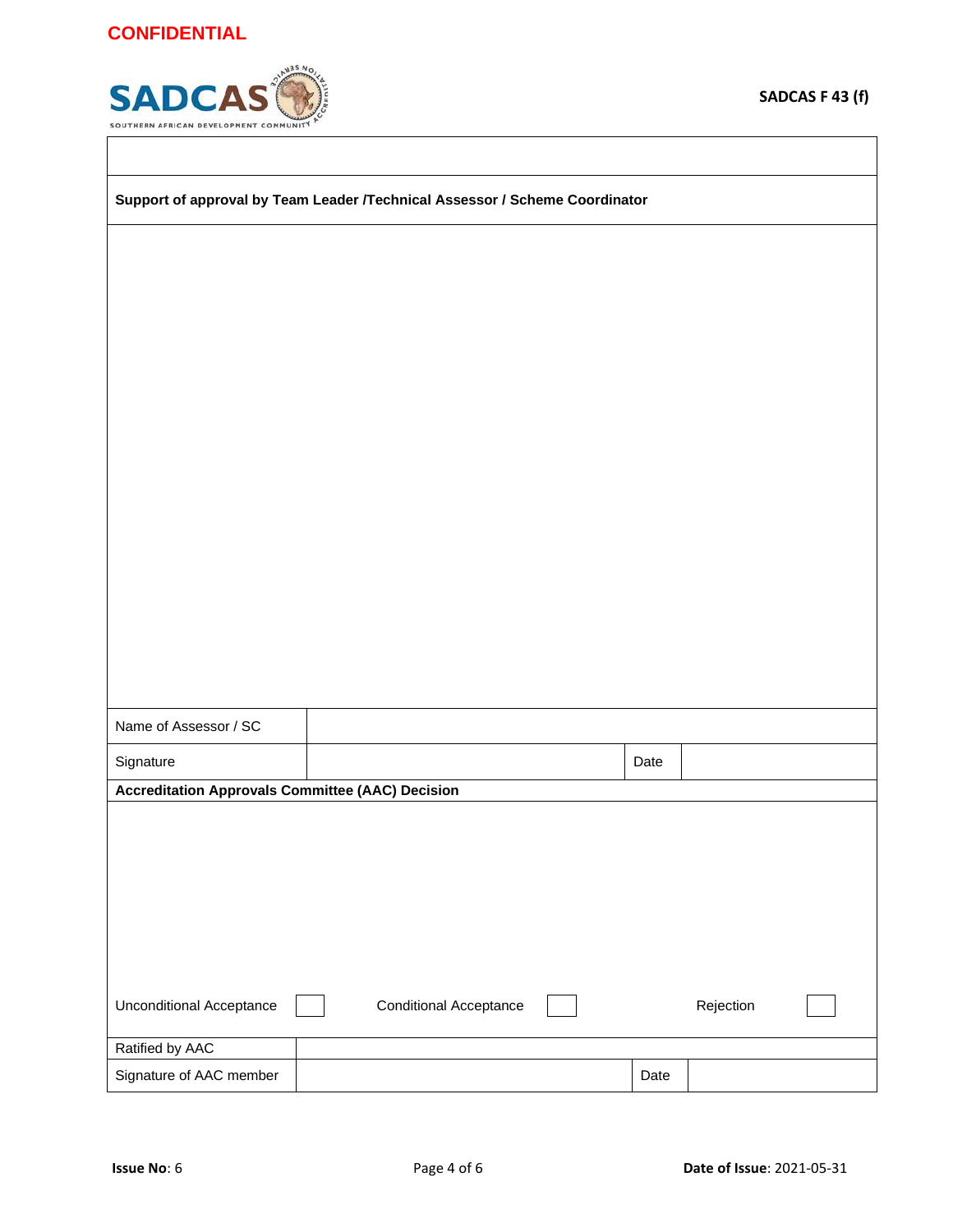

| <b>CURRICULUM VITAE</b> |                                        |                                                                             |                                                         |
|-------------------------|----------------------------------------|-----------------------------------------------------------------------------|---------------------------------------------------------|
| Name<br>Date            | $\ddot{\phantom{a}}$<br>$\ddot{\cdot}$ | <b>First Names and Surname</b><br>Year Month Day (Date the CV was prepared) |                                                         |
|                         |                                        | <b>Contact Details</b>                                                      |                                                         |
| Address:                |                                        | Contract No<br>$\ddot{\phantom{a}}$                                         | Home Number (H)<br>Work Number (W)<br>Cell Phone (Cell) |
|                         |                                        | Email Address:                                                              |                                                         |
|                         |                                        | <b>Employer Details</b>                                                     |                                                         |
| Employer<br>Position    | $\ddot{\cdot}$<br>$\ddot{\cdot}$       | Laboratory Manager/ Metrologist/ Quality Manager/ Chemist etc.              |                                                         |
|                         |                                        | <b>Education</b>                                                            |                                                         |

*List Secondary and Tertiary Education received, where received and dates received:*

▪

▪

#### **Short Course Attendance**

*List Short Courses Attended, where received and dates received:*

▪ ▪

### **Professional Status**

*List membership and registration by Professional Institute/ associations*

- ▪
- ▪
- ▪

#### **Work Experience**

- List all of the core activities that you are responsible for, or tasks relevant to you areas of expertise.
- *Include sufficient information so that specific competencies can be identified.*